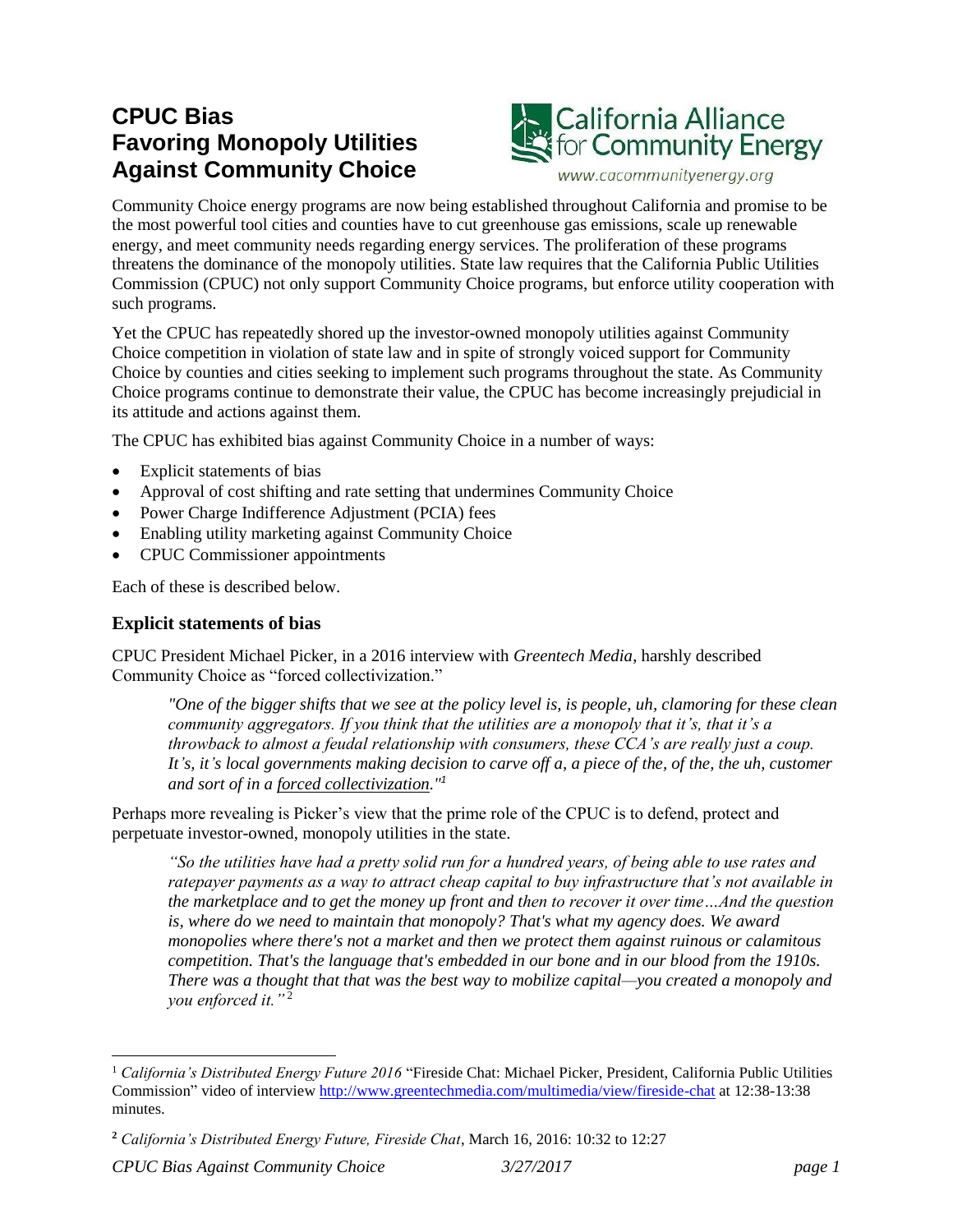In a few words, he explicitly states what critics of the CPUC have long alleged—that the CPUC is a captive agency, serving monopoly utility shareholders, and putting the investor-owned utility interests ahead of California's public interest in community-based clean power development.

Notwithstanding these remarks, both state law and CPUC policy define Community Choice as a form of customer choice.<sup>3</sup> Without this option, Californians would indeed be subject to "forced collectivization," being captive to monopoly utilities that offer no alternative.

# **Approval of cost shifting and rate reform that undermines Community Choice**

CPUC has allowed the monopoly utilities to shift many billions of dollars in costs between transmission and generation charges in order to distort the price of electricity. For example, in PG&E's 2011 General Rate Case, CPUC approved \$3 billion in cost-shifting allocations from the generation portion of the electricity bill to the transmission side of the ledger, directly subsidizing PG&E charges in order to make Community Choice energy suppliers look less price-competitive. <sup>4</sup>

In the same General Rate Case, CPUC commissioners also collapsed California's landmark conservation incentive rate tier mechanism, undercutting the economics of distributed energy resources like energy efficiency and solar that are installed behind the meter. These behind-the-meter resources are a key aspect of Community Choice programs. Justifying a flattening of the rate structure from five to three tiers in the name of redressing cost-shifting to poor people, the CPUC did nothing to reform a system that directs ratepayer funds from the poor to the rich.<sup>5</sup>

Under the old rules, the more you use, the higher you pay per kWh, rewarding conservation and behindthe-meter strategies that Community Choice programs seek to employ. Under the new system, consumers are lumped into broader tiers that make it harder to realize benefits from reducing energy use.

## **Power Charge Indifference Adjustment (PCIA) fees**

Earlier this year the CPUC allowed PG&E to nearly double the Power Charge Indifference Adjustment (PCIA) fee imposed on Community Choice customers in its service territory.<sup>6</sup> The PCIA is a mechanism for reimbursing the monopoly utilities for losses resulting from electricity procured on behalf of load that has departed to Community Choice programs.

Commissioner Florio and other commissioners admitted in their remarks that the PCIA had to be doubled because the CPUC had failed to keep PG&E's contracts for complying with the renewable portfolio standard (RPS) reasonably priced.<sup>7</sup> By contrast, years earlier, under CPUC President Michael Peevey, the Commission delayed utility proposals for long-term contracts that would have essentially blocked

#### l <http://www.greentechmedia.com/multimedia/view/fireside-chat>

3 Public Utilities Code Section 366.2(a)(1) provides that "customers *shall be entitled to aggregate their electric loads* as members of a community choice aggregator." See also D.04-12-046 in R.03-10-003, December 16, 2004.

<sup>4</sup> CPUC, "Decision Regarding Residential Rate Design" Decision 11-05-047 May 26, 2011 (Issued 6/2/2011) in Application 10-03-014. (Filed March 22, 2010) [http://docs.cpuc.ca.gov/PublishedDocs/WORD\\_PDF/FINAL\\_DECISION/136349.PDF](http://docs.cpuc.ca.gov/PublishedDocs/WORD_PDF/FINAL_DECISION/136349.PDF)

<sup>5</sup> CPUC, *Loc. Cit.,* p 57. See also Sierra Club California, Testimony of Paul Fenn for California Public Utilities Commission - PG&E General Rate Case 2010, Phase II Application: 10-03-(U39M) , Exhibit No.: (PG&E-4), October, 2010.

<sup>6</sup> <http://www.sfchronicle.com/bayarea/article/PG-E-looking-to-raise-fee-on-green-energy-6690280.php> and <http://www.sfgate.com/bayarea/article/Customers-of-clean-energy-programs-hit-with-fee-6705978.php>

<sup>7</sup> CPUC transcript, Thursday, December 17, 2015 9:30 a.m. San Francisco, Item 16 "Adopting PG&E Company's 2016 Electric Procurement Cost Revenue Requirement Forecast."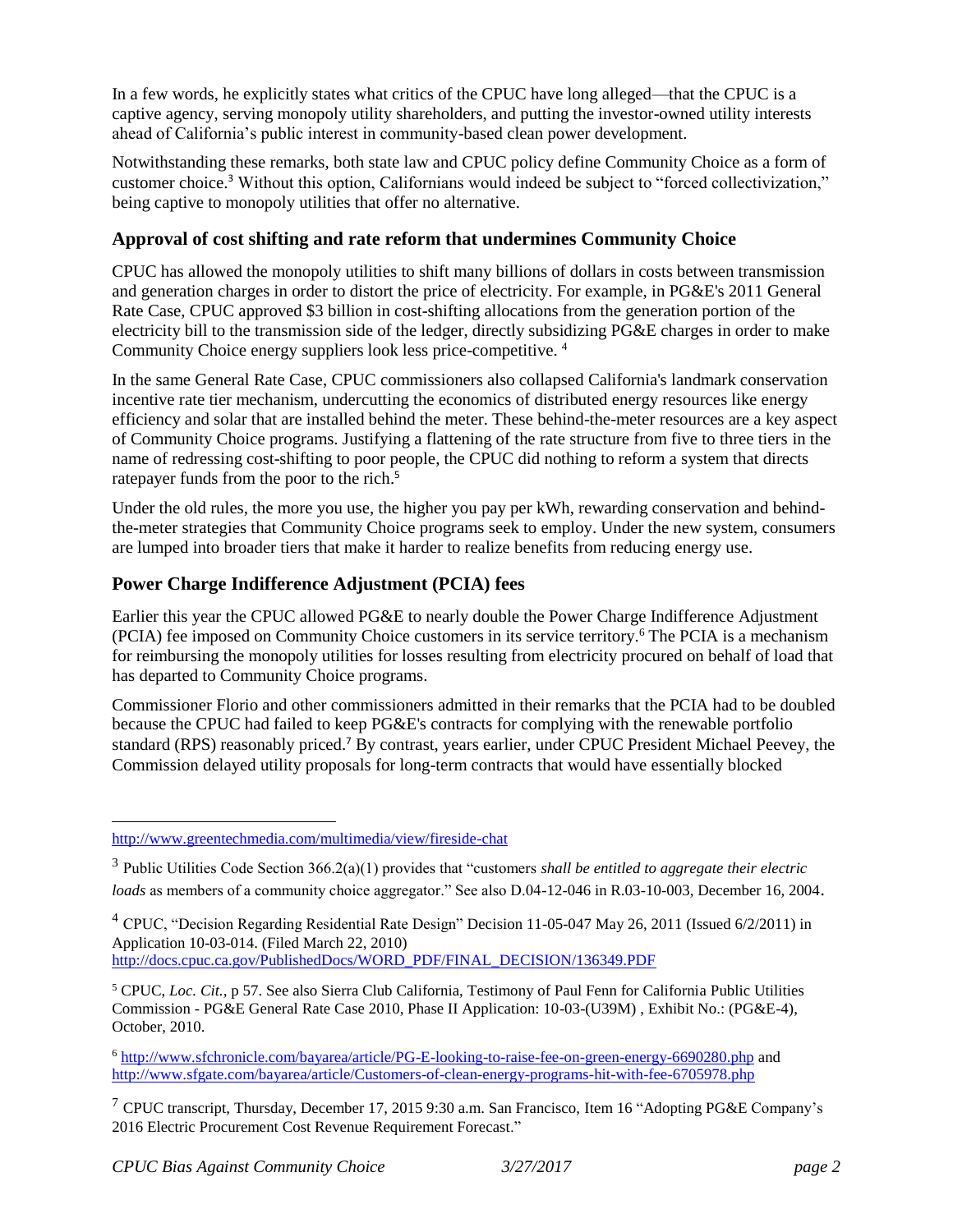Community Choice energy programs from accessing renewable power.<sup>8</sup> The current Commission's subsequent approval of what it knows to be gold-plated (high-priced) over-procurement of renewables contracts is a reversal of the CPUC's earlier stance. 9

In a particularly flagrant failure of CPUC oversight, the Commission approved in March 2016 continued forbearance of highly priced power from the Ivanpah solar power facility, treating it as an "unavoidable" cost that contributes to PCIA fees.<sup>10</sup>

The recent doubling of the PCIA fees is the latest evidence of the CPUC's failure to coordinate utility procurement with Community Choice programs to avoid anti-competitive impacts on such programs. This CPUC bias against Community Choice programs undermines their viability and their ability to deliver environmental and economic benefits to the communities they serve, and obstructs California's migration to a more decentralized and reliable renewable energy model.<sup>11</sup>

## **Enabling utility marketing against Community Choice**

On August 18, 2016, the CPUC authorized Sempra Energy, the holding company of San Diego Gas & Electricity (SDG&E), to form a new marketing division whose purpose is to oppose Community Choice in San Diego County.<sup>12</sup>

Under current state law, the monopoly utilities have been prohibited from using ratepayer funds to attack Community Choice programs. However, in an end-run around the law, the CPUC's decision allows SDG&E's parent company, Sempra Energy, to market against Community Choice using unlimited "shareholder" funds, setting a new precedent for attacking nascent Community Choice programs throughout California.

According to the San Diego Energy District Foundation, the CPUC's biased decision does not "apply sufficient counterweight to the tremendous imbalance of market power, name recognition, customer and airwave access enjoyed by the electrical corporations in comparison with new Community Choice programs."<sup>13</sup> Nicole Capretz, Executive Director of the San Diego-based Climate Action Campaign said, "SDG&E has made clear they'll stop at nothing to stifle the voices and the freedom of choice for families and businesses who want better energy options to save money, clean the air, and create a brighter,

<sup>10</sup> Herman K. Trabish, "Ivanpah CSP facility nabs more time to ramp up output, avoid default," March 18, 2016. <http://www.utilitydive.com/news/ivanpah-csp-facility-nabs-more-time-to-ramp-up-output-avoid-default/415886/>

<sup>11</sup> California Alliance for Community Energy, Letter to CPUC Regarding PCIA, March 2, 2016. <http://cacommunityenergy.org/wp-content/uploads/2016/03/CACE-PCIA-position-3-2-16.pdf>

l

<sup>8</sup> Docket # R.01-10-024, Order Instituting Rulemaking to Establish Policies and Cost Recovery Mechanisms for Generation Procurement and Renewable Resource Development. At their meeting on December 18, 2003, public outcry over long-term contracts led Peevey to remove the long-term component from his proposed decision, and the Commission voted to extend existing procurement contracts through 2004 only. <http://www.local.org/CPUC110024.html> and<http://www.local.org/ragecpuc.pdf> .

<sup>&</sup>lt;sup>9</sup> "The objective of AB 117 in requiring CCAs to pay a CRS is to protect the utilities and their bundled utility customers from paying for the liabilities incurred on behalf of CCA customers. Our complementary objective is to minimize the CRS (and all utility liabilities that are not required) and promote good resource planning by the utilities" (Decision D.04- 12-046 in CPUC Rulemaking R.03-10-003, p.29).

<sup>&</sup>lt;sup>12</sup> Draft resolution E-4874 approving this action at the CPUC in Rulemaking 12-06-013 [http://docs.cpuc.ca.gov/PublishedDocs/Published/G000/M163/K188/163188681.PDF;](http://docs.cpuc.ca.gov/PublishedDocs/Published/G000/M163/K188/163188681.PDF) results of August 18, 2016 CPUC meeting confirming approval of E-4874, agenda item #51.

https://ia.cpuc.ca.gov/agendadocs/3382\_results.pdf

<sup>&</sup>lt;sup>13</sup> San Diego Energy District Foundation, letter to California Public Utilities Commission President Michael Picker and Commissioner Michael Florio, 11 Jul. 2016. http://www.localcleanenergy.org/files/CACE-SDED%20letter%20on%20SDG%26E%20Marketing\_07.11.16.pdf